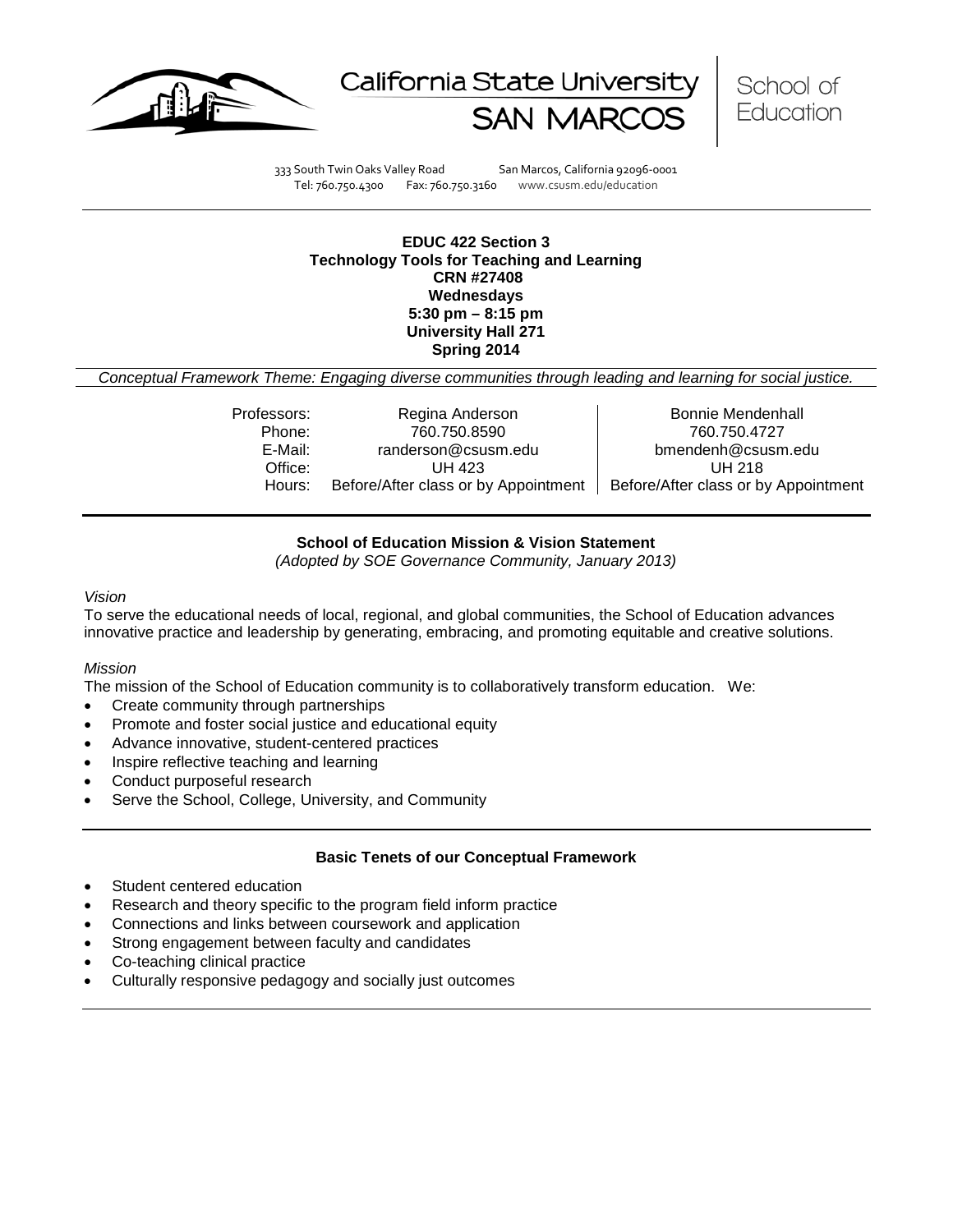## **COURSE DESCRIPTION**

Focuses on knowledge and skills necessary to apply education oriented productivity tools, graphic organizers, database and spreadsheets, presentation tools, school-appropriate multimedia tools, and communication tools. *The course meets the technology prerequisite skill requirement for entering the credential program.*

## **Course Prerequisites**

The prerequisite for this course is completion of the campus-wide computer competency requirement (CCR) or having successfully completed a computer course within the last 12 months with a grade B or above. The prerequisite can be fulfilled by successful completion of one of the following:

- Taking the CSUSM CCR assessment or equivalent course OR
- Completion of an approved computer literacy course at the community college level with a grade B or higher in the last 12 months.

#### **Course Objectives**

Teacher candidates will demonstrate competency in:

- Meeting the National Educational Technology Standards for Teachers (NETS•T) outlined below at a basic level of proficiency;
- Using a variety of educational technology tools that are applied in teaching and learning within the credential program and used in public school settings.

#### **Required Supplies**

There is NO required text for this course. Instead, you will need the following:

- ISTE online student membership costs \$45. Must be purchased by the 3rd class meeting. Available at [http://www.iste.org](http://www.iste.org/)
- TaskStream online student membership costs \$25 per semester. Must be purchased by the 3rd class meeting. Available at [www.taskstream.com](http://www.taskstream.com/) Directions on how to enroll are available at <http://www.csusm.edu/education/eportfolio/taskstreamdirections.html>
- Google Drive Account. Must be established by the 3rd class meeting.
- One mass storage device, e.g., USB flash drive (1 Gig or larger)
- Access to a digital video camera for taping a video project. A personal camera may be used OR checkout is available from Kellogg library on the  $2<sup>nd</sup>$  floor.

It is not necessary to purchase the educational software, as many of the specific software titles are available on the Web in demo-version and/or available on campus.

## **STUDENT LEARNING OUTCOMES**

#### **Teacher Performance Expectation (TPE) Competencies**

The course objectives, assignments, and assessments have been aligned with the CTC standards for Multiple Subject and Single Subject Credentials. This course is designed to help teachers seeking the Multiple and Single Subjects Credential to develop the skills, knowledge, and attitudes necessary to assist schools and districts in implementing an effective program for all students. The successful candidate will be able to merge theory and practice in order to realize a comprehensive and extensive educational program for all students. The following TPEs are addressed in this course:

#### **Primary Emphasis:**

TPE 14 CSUSM Educational Technology (based on ISTE NETS•T: see below)

#### **ISTE National Educational Technology Standards (NETS•T) and Performance Indicators for Teachers**

Effective teachers model and apply the National Educational Technology Standards for Students (NETS•S) as they design, implement, and assess learning experiences to engage students and improve learning; enrich professional practice; and provide positive models for students, colleagues, and the community. All teachers should meet the following standards and performance indicators. Teachers:

#### **I. Facilitate and Inspire Student Learning and Creativity**

Teachers use their knowledge of subject matter, teaching and learning, and technology to facilitate experiences that advance student learning, creativity, and innovation in both face-to-face and virtual environments. Teachers:

**a.** promote, support, and model creative and innovative thinking and inventiveness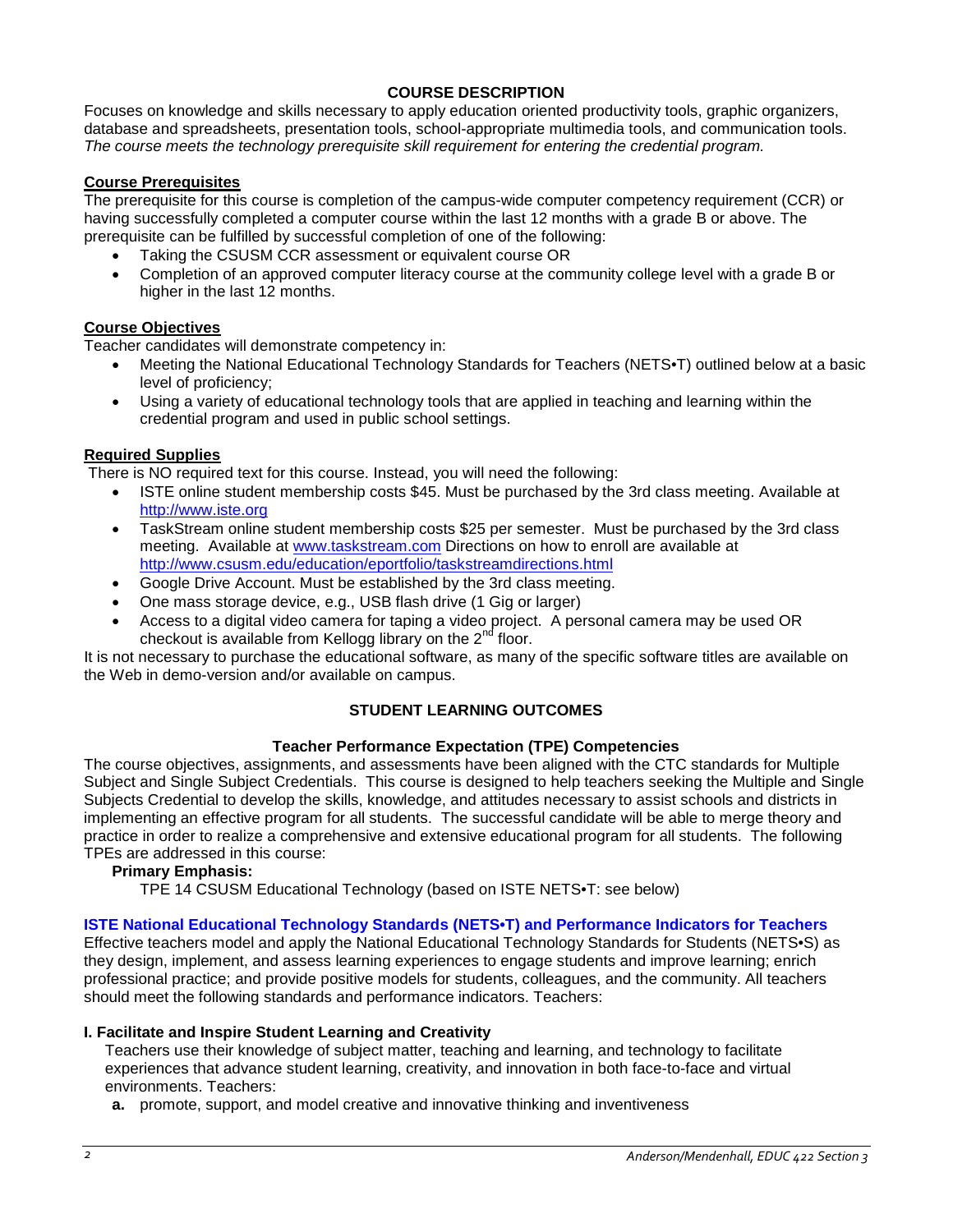- **b.** engage students in exploring real-world issues and solving authentic problems using digital tools and resources
- **c.** promote student reflection using collaborative tools to reveal and clarify students' conceptual understanding and thinking, planning, and creative processes
- **d.** model collaborative knowledge construction by engaging in learning with students, colleagues, and others in face-to-face and virtual environments

## **II. Design and Develop Digital-Age Learning Experiences and Assessments**

Teachers design, develop, and evaluate authentic learning experiences and assessments incorporating contemporary tools and resources to maximize content learning in context and to develop the knowledge, skills, and attitudes identified in the NETS•S. Teachers:

- **a.** design or adapt relevant learning experiences that incorporate digital tools and resources to promote student learning and creativity
- **b.** develop technology-enriched learning environments that enable all students to pursue their individual curiosities and become active participants in setting their own educational goals, managing their own learning, and assessing their own progress
- **c.** customize and personalize learning activities to address students' diverse learning styles, working strategies, and abilities using digital tools and resources
- **d.** provide students with multiple and varied formative and summative assessments aligned with content and technology standards and use resulting data to inform learning and teaching

## **III. Model Digital-Age Work and Learning**

Teachers exhibit knowledge, skills, and work processes representative of an innovative professional in a global and digital society. Teachers:

- **a.** demonstrate fluency in technology systems and the transfer of current knowledge to new technologies and situations
- **b.** collaborate with students, peers, parents, and community members using digital tools and resources to support student success and innovation
- **c.** communicate relevant information and ideas effectively to students, parents, and peers using a variety of digital-age media and formats
- **d.** model and facilitate effective use of current and emerging digital tools to locate, analyze, evaluate, and use information resources to support research and learning

## **IV. Promote and Model Digital Citizenship and Responsibility**

Teachers understand local and global societal issues and responsibilities in an evolving digital culture and exhibit legal and ethical behavior in their professional practices. Teachers:

- **a.** advocate, model, and teach safe, legal, and ethical use of digital information and technology, including respect for copyright, intellectual property, and the appropriate documentation of sources
- **b.** address the diverse needs of all learners by using learner-centered strategies and providing equitable access to appropriate digital tools and resources
- **c.** promote and model digital etiquette and responsible social interactions related to the use of technology and information
- **d.** develop and model cultural understanding and global awareness by engaging with colleagues and students of other cultures using digital-age communication and collaboration tools

## **V. Engage in Professional Growth and Leadership**

Teachers continuously improve their professional practice, model lifelong learning, and exhibit leadership in their school and professional community by promoting and demonstrating the effective use of digital tools and resources. Teachers:

- **a.** participate in local and global learning communities to explore creative applications of technology to improve student learning
- **b.** exhibit leadership by demonstrating a vision of technology infusion, participating in shared decision making and community building, and developing the leadership and technology skills of others
- **c.** evaluate and reflect on current research and professional practice on a regular basis to make effective use of existing and emerging digital tools and resources in support of student learning
- **d.** contribute to the effectiveness, vitality, and self-renewal of the teaching profession and of their school and community

# *ISTE (International Society for Technology in Education), 2008*

[http://www.iste.org/Content/NavigationMenu/NETS/ForTeachers/2008Standards/NETS\\_for\\_Teachers\\_2008.htm](http://www.iste.org/Content/NavigationMenu/NETS/ForTeachers/2008Standards/NETS_for_Teachers_2008.htm)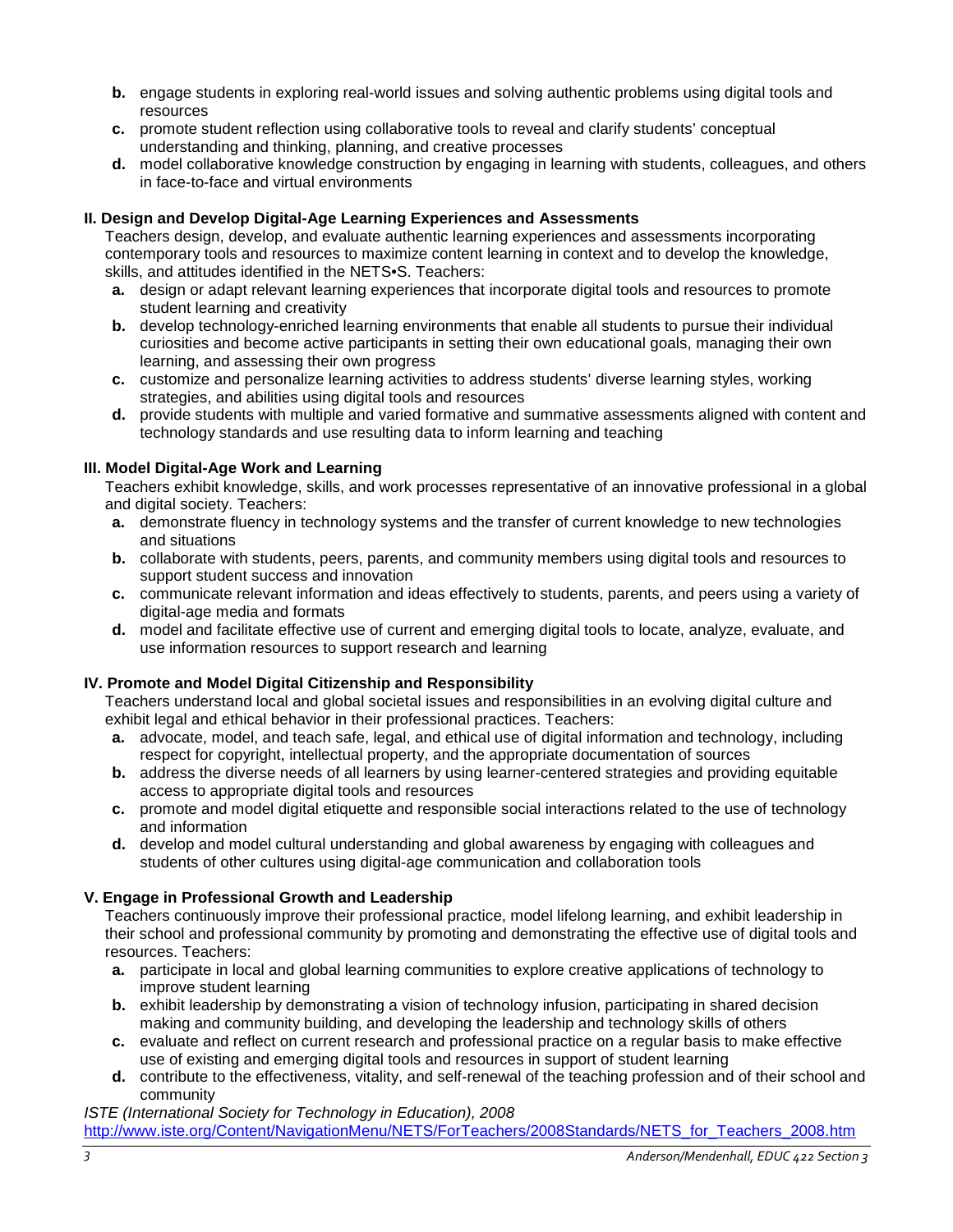## **CSUSM AND SOE POLICIES**

#### **School of Education Attendance Policy**

Due to the dynamic and interactive nature of courses in the School of Education, all candidates are expected to attend all classes and participate actively. At a minimum, candidates must attend more than 80% of class time, or s/he may not receive a passing grade for the course at the discretion of the instructor. Individual instructors may adopt more stringent attendance requirements. Should the candidate have extenuating circumstances, s/he should contact the instructor as soon as possible. *(Adopted by the COE Governance Community, December, 1997).*

**This course:** In addition to attending course sessions, students may need to use campus resources for some assignments. **It is the student's responsibility to make arrangements to have the technology resources available in order to complete scheduled assignments and due dates**. All students must plan times they can work in labs on campus. Students are required to check campus resources and availability of labs. Mac computers are available in ACD 202, ACD 211, UH 271, and SCI2 306 in addition to other locations such as the library  $2^{nd}$  floor. Students are required to use campus issued-email accounts and check email and the class Cougar Course (Moodle) site at least two times per week to communicate with instructor and peers.

#### **Assessment of Professional Dispositions**

Assessing a candidate's dispositions within a professional preparation program is recognition that teaching and working with learners of all ages requires not only specific content knowledge and pedagogical skills, but positive attitudes about multiple dimensions of the profession. The School of Education has identified six dispositions – social justice and equity, collaboration, critical thinking, professional ethics, reflective teaching and learning, and life-long learning—and developed an assessment rubric. For each dispositional element, there are three levels of performance - *unacceptable*, *initial target*, and *advanced target*. The description and rubric for the three levels of performance offer measurable behaviors and examples.

The assessment is designed to provide candidates with ongoing feedback for their growth in professional dispositions and includes a self-assessment by the candidate. The dispositions and rubric are presented, explained and assessed in one or more designated courses in each program as well as in clinical practice. Based upon assessment feedback candidates will compose a reflection that becomes part of the candidate's Teaching Performance Expectation portfolio. Candidates are expected to meet the level of *initial target* during the program.

## **Professional and Administrative Requirements**

Teacher education is a professional preparation program. It is expected that students will come to class prepared to discuss the readings, submit required assignments, and participate in class activities. Students are expected to adhere to academic honesty and integrity, standards of dependability, confidentiality, and writing achievement. Because it is important for teachers to be able to effectively communicate their ideas to students, parents, colleagues, and administrators, writing that is original, clear and error-free is a priority for the School of Education.

Professional demeanor is expected of all students enrolled in EDUC422. This may be evidenced by:

- On time arrival to all class sessions, both face-to-face and online. Please email the instructor when you are unable to attend class or when you will be late
- Advance preparation of readings and timely submission of assignments.
- Solution Finding that uses carefully considered and culturally aware approaches.
- Supportive assistance to classmates with technical and/or content issues.
- Respectful participation in all settings (e.g. whole group, small group, Moodle Forums and study groups) with demonstration of positive interpersonal skills with classmates and guests.
- Backing up copies of all work. You will want these copies for your records and use in professional portfolio entries. Suggested procedures include:
	- o Make an EDUC 422 folder on your campus flash drive and save all your files in this folder
	- o Save a backup of all files on your home computer or
	- $\circ$  Email files to yourself for further backup<br> $\circ$  Save important email communications fo
	- Save important email communications for the course in a folder on your flash drive in addition to your email account
- Productive interaction with peers. Be aware that messages sent within an online context may be open to misinterpretation. When concerned, meanings should be verified to clarify sender's intent.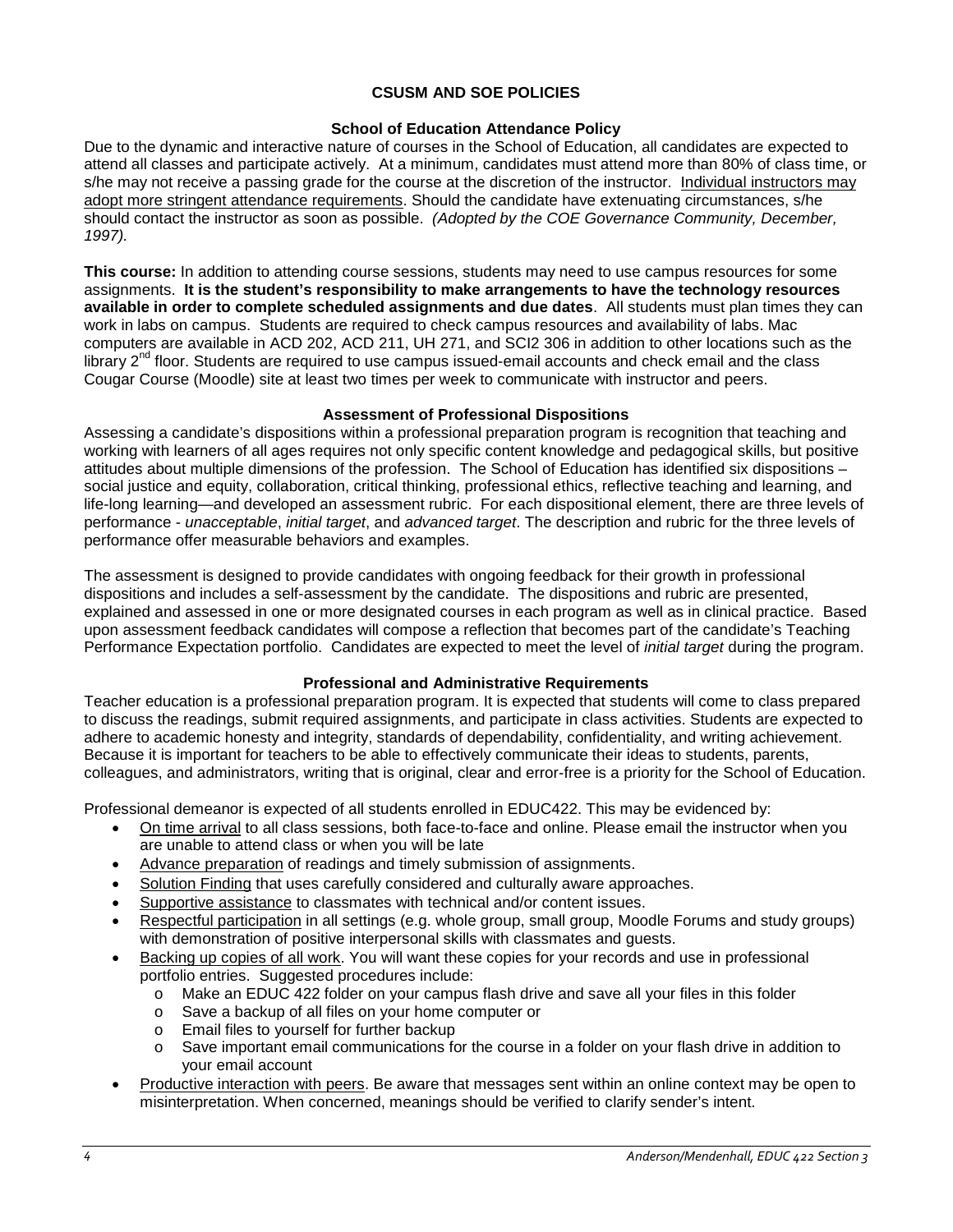Select one or two class "buddies" (e.g., study group members or Moodle forum teammates) to ensure that you receive information and handouts if you must miss a class. Arrange an online check in time with your buddy, for prompting and reminders.

## **Electronic Communication Protocol**

Electronic correspondence is a part of your professional interactions. If you need to contact the instructor, e-mail is often the easiest way to do so. **NOTE**: Be sure to set your preferred email in your profile settings of Moodle so that you receive important announcements and communications.

It is my intention to respond to all received e-mails in a timely manner. Please be reminded that e-mail and online discussions are a very specific form of communication, with their own nuances and etiquette. For instance, electronic messages sent in all upper case (or lower case) letters, major typos, or slang, often communicate more than the sender originally intended. With that said, please be mindful of all e-mail and on-line discussion messages you send to your colleagues, to faculty members in the School of Education, or to persons within the greater educational community. All electronic messages should be crafted with professionalism and care. Things to consider:

- Would I say in person what this electronic message specifically says?
- How could this message be misconstrued?
- Does this message represent my highest self?
- Am I sending this electronic message to avoid a face-to-face conversation?

In addition, if there is ever a concern with an electronic message sent to you, please talk with the author in person in order to correct any confusion.

## **CSUSM Academic Honesty Policy**

"Students will be expected to adhere to standards of academic honesty and integrity, as outlined in the Student Academic Honesty Policy. All written work and oral presentation assignments must be original work. All ideas/materials that are borrowed from other sources must have appropriate references to the original sources. Any quoted material should give credit to the source and be punctuated with quotation marks.

Students are responsible for honest completion of their work including examinations. There will be no tolerance for infractions. If you believe there has been an infraction by someone in the class, please bring it to the instructor's attention. The instructor reserves the right to discipline any student for academic dishonesty in accordance with the general rules and regulations of the university. Disciplinary action may include the lowering of grades and/or the assignment of a failing grade for an exam, assignment, or the class as a whole."

Incidents of Academic Dishonesty will be reported to the Dean of Students. Sanctions at the University level may include suspension or expulsion from the University.

## **Plagiarism:**

As an educator, it is expected that each candidate will do his/her own work, and contribute equally to group projects and processes. Plagiarism or cheating is unacceptable under any circumstances. If you are in doubt about whether your work is paraphrased or plagiarized see the Plagiarism Prevention for Students website [http://library.csusm.edu/plagiarism/index.html.](http://library.csusm.edu/plagiarism/index.html) If there are questions about academic honesty, please consult the University catalog.

## **Students with Disabilities Requiring Reasonable Accommodations**

Candidates with disabilities who require reasonable accommodations must be approved for services by providing appropriate and recent documentation to the Office of Disable Student Services (DSS). This office is located in Craven Hall 4300, and can be contacted by phone at (760) 750-4905, or TTY (760) 750-4909. Candidates authorized by DSS to receive reasonable accommodations should meet with their instructor during office hours or, in order to ensure confidentiality, in a more private setting.

## **All University Writing Requirement**

The CSUSM writing requirement of 2500 words is met through the completion of course assignments. Therefore, all writing assignments for blog reflections, NETS Narratives, and websites, and other coursework will be looked at for content, organization, grammar, spelling, and format.

If needed, it is suggested that you make an appointment with the Writing Center [\(http://www.csusm.edu/writing\\_center/\)](http://www.csusm.edu/writing_center/) to seek help with writing skills before submitting your written assignments.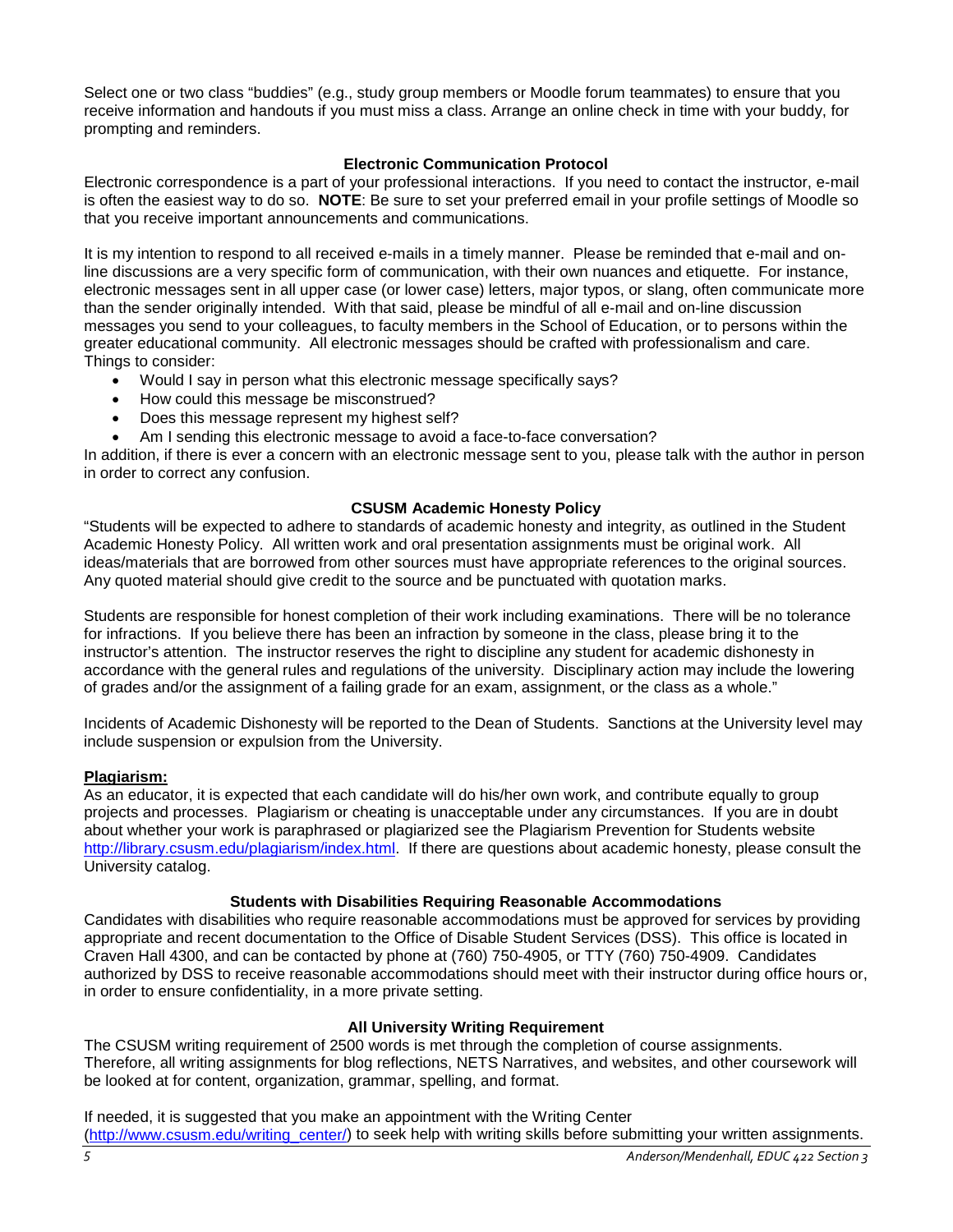## **Use of Technology**

Candidates are expected to demonstrate competency in the use of various forms of technology (i.e. word processing, electronic mail, Moodle, use of the Internet, and/or multimedia presentations). Specific requirements for course assignments with regard to technology are at the discretion of the instructor. Keep a digital copy of all assignments for use in your teaching portfolio. All assignments will be submitted online, and some will be submitted in hard copy as well. Details will be given in class.

#### **Course Requirements and Grading Standards**

All students are expected to participate in class activities and demonstrate reflective learning. It is important that students are well prepared for course sessions by completing the readings and assignments scheduled before the class meeting. Students who wish to revise an assignment must negotiate the requirements of the revision with the instructor. It is expected that work will be turned in on time. Please discuss individual issues with the instructor promptly if extraordinary circumstances prohibit you from turning in assignments on time. **Points will be deducted if assignments are submitted late (10% penalty per day late; no credit will be awarded if the assignment is one week late).**

| $90 - 93$ A- |
|--------------|
| $84 - 86 B$  |
| $77 - 79$ C+ |
| $70 - 73$ C- |
| Below 60 F   |
|              |

Failure to complete this course with a grade of C+ or better will prohibit a teacher candidate from entering a teaching credential program.

Detailed information about each assignment is provided by on the class Cougar Course site. Please note that modifications may occur at the discretion of the instructor. Any changes to assignments will be clearly labeled and students will be notified.

In addition to the assignments described below, Participation/performance assessment will be on student's cooperation and flexibility in response to unforeseen challenges and student's ability to perform tasks using a variety of technology tools.

You are responsible to track your grades and progress in the course. In order to successfully complete this course, *all assignments must be completed* at an acceptable level noted on assignment directions and rubrics. **All assignments are due by 11:55 pm on the due date.**

## **Assignment Descriptions and Due Dates**

| <b>Assignment</b> | Assignment (s)                                | <b>Description</b>                                                                                                                                                                                                                                                                                                                                                                                                                                                         | <b>Pts</b> | <b>Due Date</b><br>All<br>assignments<br>due at 11:55pm<br>unless<br>otherwise<br>noted! |
|-------------------|-----------------------------------------------|----------------------------------------------------------------------------------------------------------------------------------------------------------------------------------------------------------------------------------------------------------------------------------------------------------------------------------------------------------------------------------------------------------------------------------------------------------------------------|------------|------------------------------------------------------------------------------------------|
|                   | <b>Community Forum:</b><br>Introduce Yourself | A) Write a self-introduction post to the<br>Instructor & your peers to build a<br>community of learners. Your<br>introduction will include 3 paragraphs<br>of information about your 1.technology<br>skills, 2.prior experiences, & 3.plans<br>for how you will be using technology in<br>your future classroom. Your<br>introduction will be posted on our<br>Cougar Course Forum. (15 points)<br>B) You will respond to at least 2 other<br>peers' postings. (10 points) | 25         | January 24:<br>Initial Post Due<br>January 28:<br>2 Peer<br><b>Responses Due</b>         |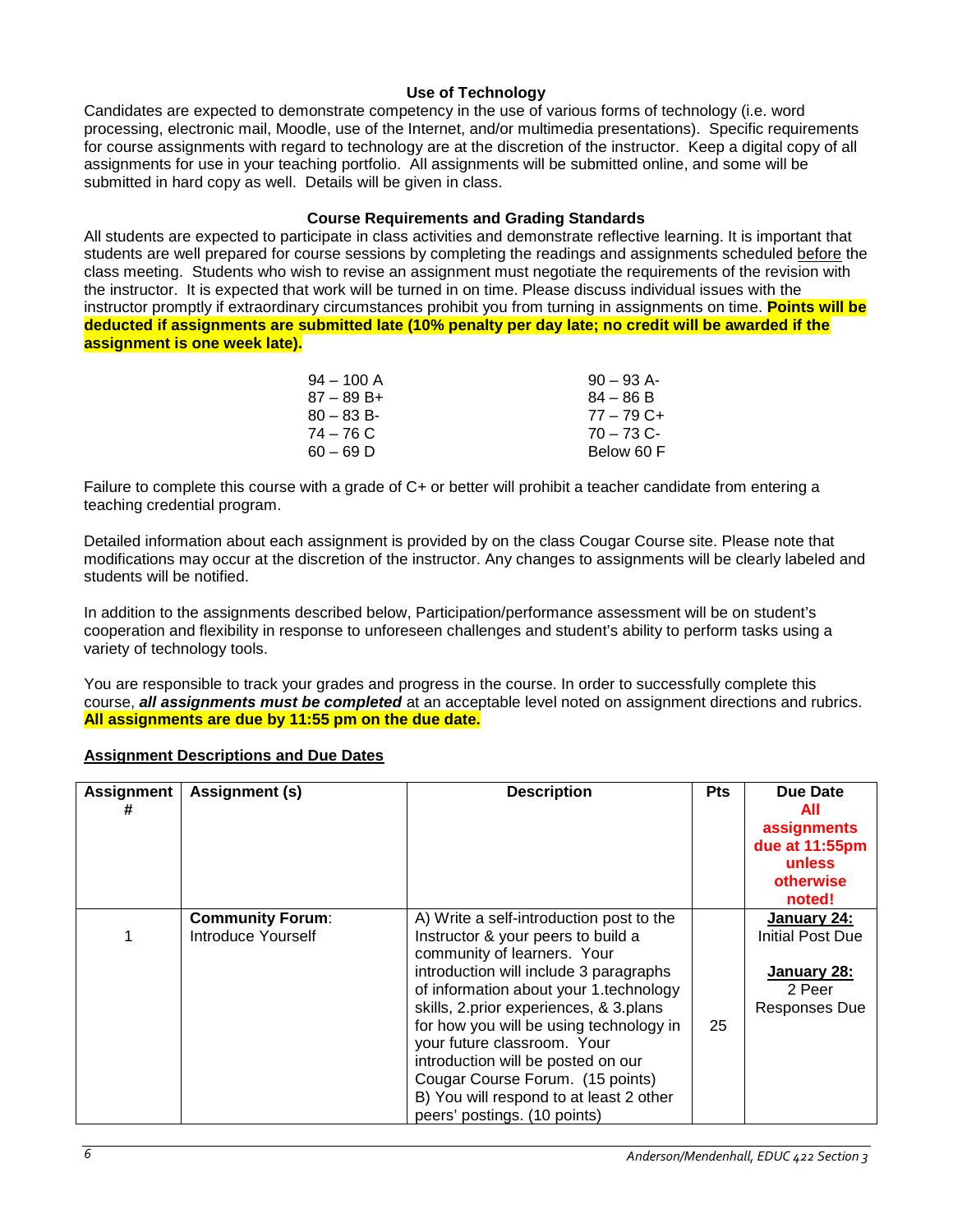| 2              | <b>Registration for Online</b><br><b>Resources:</b><br>Google, ISTE, TaskStream       | Capture a screen shot with your name<br>for each proof of registration for<br>Google Drive, ISTE, and TaskStream<br>that you post to Cougar Courses.                                                                                                                                                                                                         | 15 | February 4                                                                                  |
|----------------|---------------------------------------------------------------------------------------|--------------------------------------------------------------------------------------------------------------------------------------------------------------------------------------------------------------------------------------------------------------------------------------------------------------------------------------------------------------|----|---------------------------------------------------------------------------------------------|
| 3              | <b>Technology Tools Review</b><br><b>Presentation:</b><br>* Web 2.0                   | Demonstrate understanding of how to<br>assess educationally specific applicat<br>web-based or iPad based, in terms of<br>with students. Reflect on how apps m<br>learning needs and include strengths<br>weaknesses through a presentation to<br>such as Google Presentation or Prezi.                                                                       | 20 | February 4                                                                                  |
| 4              | <b>Digital Citizenship:</b><br>Copyright & Ethics                                     | Become familiar with fair use and<br>copyright laws, and use of appropriate<br>citations. Share your learning after<br>becoming knowledgeable about<br>various issues related to digital<br>citizenship in the ISTE standards for<br>Teachers and Students.<br>A) Copyright Poster & Quiz Certificate<br>(10 Points)<br>B) Cyber Safety Activity (10 Points) | 20 | February 11                                                                                 |
| 5              | <b>Professional Learning:</b><br>Reading Reflection Forum on<br>"Digital Citizenship" | A) Reflect on course readings and<br>activities from the ISTE website that<br>support topics related to the ISTE<br>standards. (10 points)<br>B) Each candidate responds to 2<br>students' posts with appropriate<br>comments. (10 points)                                                                                                                   | 20 | #1 February 7:<br><b>Initial Post Due</b><br><b>February 11:</b><br>2 Peer<br>Responses Due |
| 6              | Database:                                                                             | Students understand database tools<br>and search online databases such as<br>ISTE and Thinkfinity, focusing on the<br>interactive tools that can be found in<br>searches. Students will consider how<br>to choose and apply software tools in<br>the classroom.                                                                                              | 50 | February 18                                                                                 |
| $\overline{7}$ | <b>Lesson Planning:</b><br><b>Treasure Hunt Activity</b>                              | Design a treasure hunt for your future<br>students using a CA Common Core<br>Standard, 5 websites, and 10<br>questions that will help your students<br>to be motivated and engaged in digital<br>learning.                                                                                                                                                   | 25 | <b>February</b><br><mark>18????</mark>                                                      |
| 8              | Spreadsheet:<br><b>TaskStream Portfolio</b><br><b>Tracking Sheet</b>                  | Plan and organize documents to<br>prepare an electronic portfolio. Files<br>are matched to the NETS under TPE<br>14 and documentation of file naming<br>and organizing is required.                                                                                                                                                                          | 10 | February 25                                                                                 |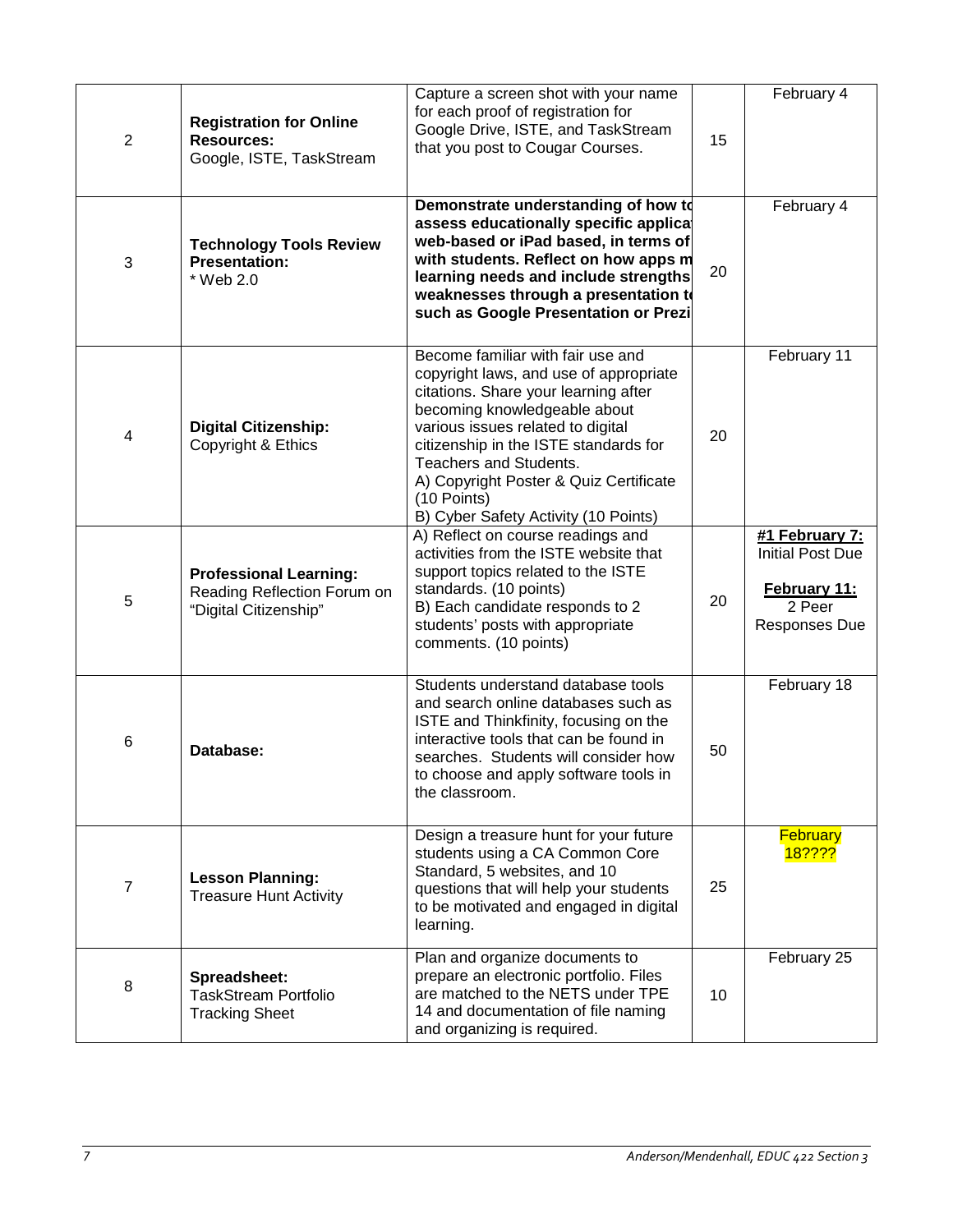| 8  | <b>Collaboration &amp; Reflection:</b><br><b>NETS #1 Narrative</b>                                           | A) Write a self-reflection aligned with<br>Teacher NETS #1. (10 points)                                                                                                                                                                                                 |    | February 21:<br><b>Initial Post Due</b>                                                          |
|----|--------------------------------------------------------------------------------------------------------------|-------------------------------------------------------------------------------------------------------------------------------------------------------------------------------------------------------------------------------------------------------------------------|----|--------------------------------------------------------------------------------------------------|
|    |                                                                                                              | B) Collaborate on Cougar Courses by<br>providing feedback to 2 students'<br>narrative posts. (10 points)                                                                                                                                                                | 20 | <b>February 25:</b><br>2 Peer<br>Responses Due                                                   |
| 9  | <b>Online Grade book:</b><br>Organize and communicate<br>relevant information using<br>digital formats       | Use an online grade book tool to set<br>up grade book options for students<br>and input data.                                                                                                                                                                           |    | March 4                                                                                          |
| 10 | <b>Professional Learning:</b><br>Reading Reflection Forum on<br>"Mobile Learning" or "Flipped<br>Classrooms" | A) Reflect on course readings and<br>activities from the ISTE website that<br>support topics related to the ISTE<br>standards. (10 points)<br>B) Each candidate responds to 2<br>students' posts with appropriate<br>comments. (10 points)                              | 20 | #2 Feb. 28:<br><b>Initial Post Due</b><br>March 4:<br>2 Peer<br>Responses Due                    |
| 11 | <b>Digital Storytelling:</b><br><b>Scratch the Cat Activity</b>                                              | Create a story, game, or animation<br>using Scratch programing. You can<br>use this in your classroom or have<br>your future students create something<br>of their own! Scratch is an online<br>project created by the Lifelong<br>Kindergarten Group at MIT Media Lab. |    | March 18                                                                                         |
| 12 | <b>Portfolio:</b><br><b>Taskstream Draft Narratives</b>                                                      | Create a draft narrative using<br>persuasive writing to document your<br>proficiencies related to the 5 ISTE<br><b>NETS (National Educational</b><br>Technology Standards) for Teachers.<br>Post your narrative on TaskStream.                                          | 20 | NETS 1-2 DUE:<br>3/12<br>NETS 3 DUE:<br>4/9<br><b>NETS 4 DUE:</b><br>4/15<br>NETS 5 DUE:<br>4/30 |
| 13 | <b>Professional Learning:</b><br>Reading Reflection Forum on<br>"Assistive Technology"                       | A) Reflect on course readings and<br>activities from the ISTE website that<br>support topics related to the ISTE<br>standards. (10 points)<br>B) Each candidate responds to 2<br>students' posts with appropriate<br>comments. (10 points)                              | 20 | #3 March 21:<br><b>Initial Post Due</b><br>March 25:<br>2 Peer<br>Responses Due                  |
| 14 | Spreadsheet:<br><b>Teacher Tools</b>                                                                         | A) Create a survey using Google<br>Forms. (10 points)<br>B) Collect responses and write a<br>reflection based on the outcomes. (10<br>points)                                                                                                                           | 20 | <b>Google Survey:</b><br>March 18<br>Google<br>Spreadsheet &<br><b>Reflection:</b><br>March 25   |
| 15 | <b>Virtual Tour:</b><br>Google Earth                                                                         | Create a virtual tour using Google<br>Earth that addresses a Language Arts,<br>Science, or Social Studies Common<br>Core Standard.                                                                                                                                      | 30 | April 9                                                                                          |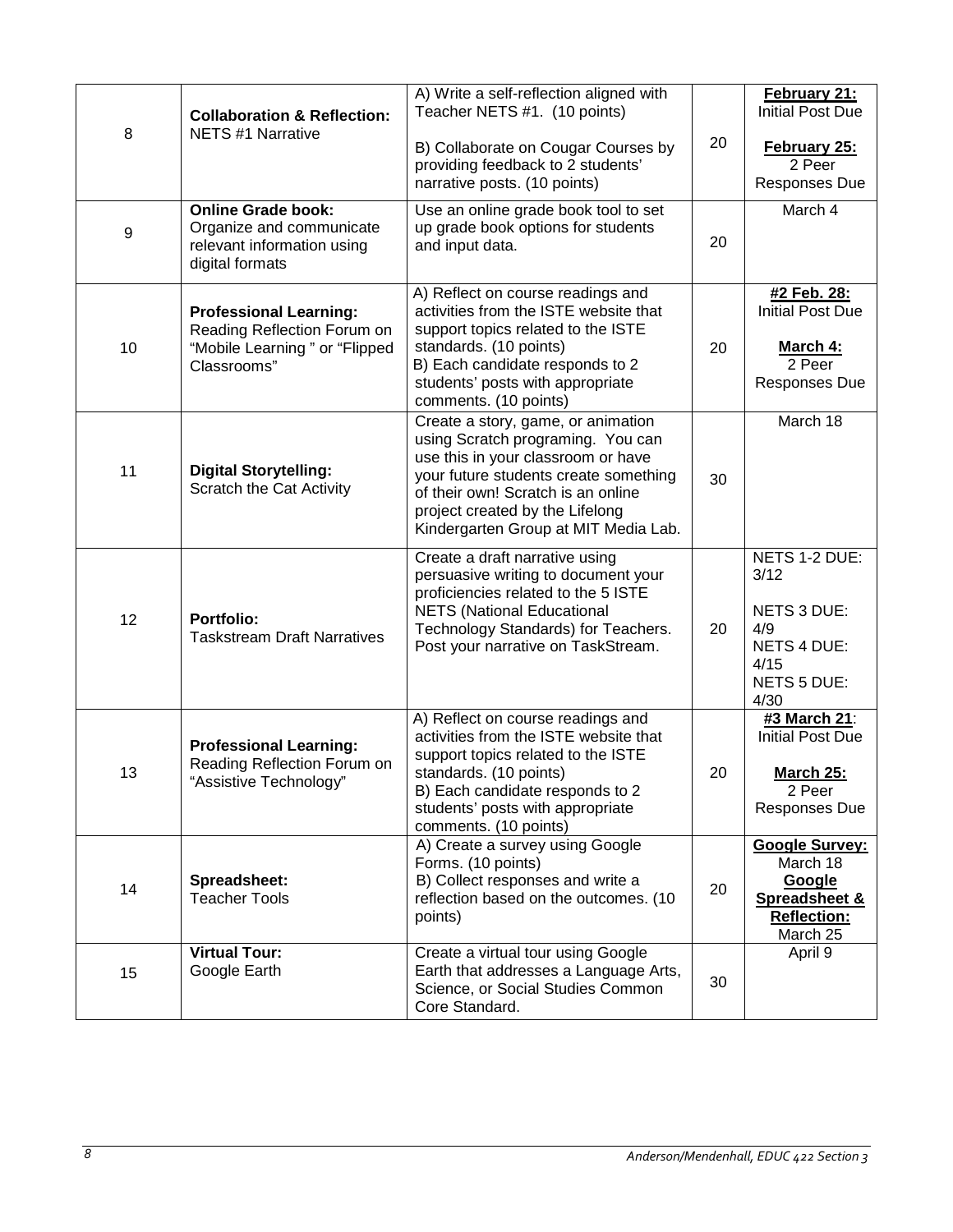|    | <b>Communication:</b><br><b>Teacher Website</b>                                                                | Create a Teacher Webpage to support<br>their future classroom. Create an<br>appealing, newsworthy, and<br>interesting Web page for students and<br>parents to support learning. Graphics,<br>content, and layout will be considered<br>and assessed. Must address<br>copyright!                                                                                         | 50  | April 15                                                                                                   |
|----|----------------------------------------------------------------------------------------------------------------|-------------------------------------------------------------------------------------------------------------------------------------------------------------------------------------------------------------------------------------------------------------------------------------------------------------------------------------------------------------------------|-----|------------------------------------------------------------------------------------------------------------|
| 16 | <b>Video Project:</b><br>Digital Lesson Design                                                                 | Produce an instructional video in sup<br>of classroom instruction. Using comn<br>core standards, a digital camera, and<br>editing software, students will prepare<br>project for sharing electronically. Vide<br>footage will be produced in groups of<br>4. However, final editing will be comp<br>individually in order to ensure each st<br>has learned the process. | 50  | "Pitch" DUE:<br>April 15<br>"Storyboard"<br>DUE:<br>April 22<br>Video &<br><b>Reflection</b><br>DUE: May 7 |
| 17 | <b>Professional Learning:</b><br>Reading Reflection Forum<br>"Digital Storytelling" or<br>"Educational Videos" | A) Reflect on course readings and<br>activities from the ISTE website that<br>support topics related to the ISTE<br>standards. (10 points)<br>B) Each candidate responds to 2<br>students' posts with appropriate<br>comments. (10 points)                                                                                                                              | 20  | #4 April 18:<br><b>Initial Post Due</b><br><b>April 22:</b><br>2 Peer<br>Responses Due                     |
| 18 | <b>Portfolio:</b><br>TPE 14 FINAL APPROVED<br>Submission On TaskStream                                         | Assignment utilizes an electronic por<br>to set up and organize electronic files<br>selecting evidence through analysis o<br>individual work related to proficiencie<br>completing narratives as evidence of<br>meeting the TPE 14 (ISTE NETS 1-5).<br>*This is a culminating activity for 422 and<br>the place of a FINAL EXAM!                                        | 50  | May 14                                                                                                     |
| 19 | <b>Attendance, Disposition &amp;</b><br><b>Participation during class</b><br>and online                        | Teacher candidates are expected to<br>have a positive disposition. They<br>should help each other and create a<br>constructive classroom environment<br>for everyone. This means having a<br>positive attitude in class, being on<br>time, and actively engaging in<br>discussions, presentations and<br>activities both in class and online.                           | 15  | Ongoing                                                                                                    |
|    | <b>TOTAL POINTS</b>                                                                                            |                                                                                                                                                                                                                                                                                                                                                                         | 550 |                                                                                                            |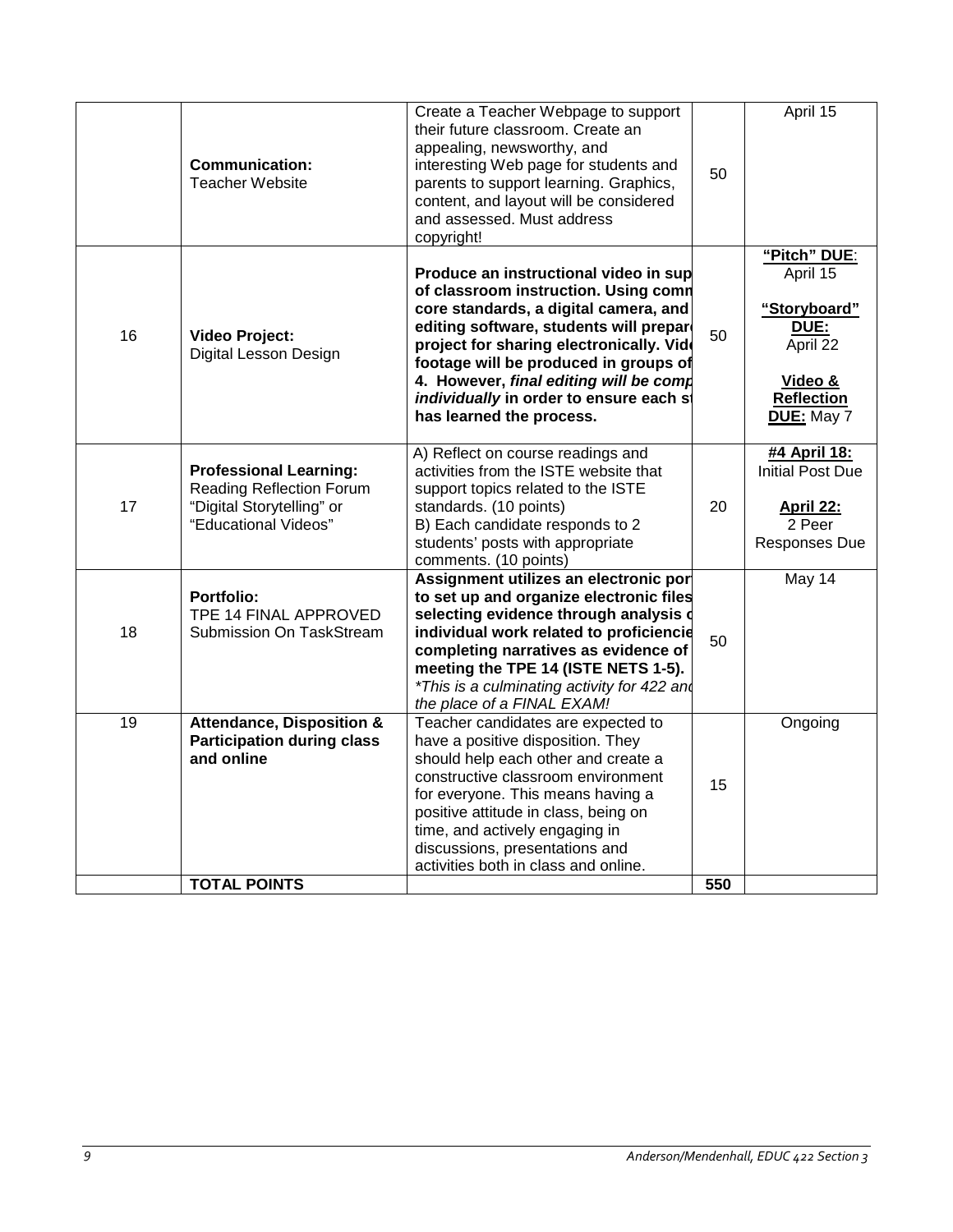|             | CRN# 27408<br>EDUC 422 - 03<br>Technology Tools for Teaching & Learning<br>Regina Anderson & Bonnie Mendenhall, Spring 2014 |                                                                                                                                                                                                                                                                                                                                                                                                                                                                                |                                                                                                                                                                                                                                                      |  |
|-------------|-----------------------------------------------------------------------------------------------------------------------------|--------------------------------------------------------------------------------------------------------------------------------------------------------------------------------------------------------------------------------------------------------------------------------------------------------------------------------------------------------------------------------------------------------------------------------------------------------------------------------|------------------------------------------------------------------------------------------------------------------------------------------------------------------------------------------------------------------------------------------------------|--|
| <b>Week</b> | <b>Date</b>                                                                                                                 | <b>Topics</b>                                                                                                                                                                                                                                                                                                                                                                                                                                                                  | <b>Reading and Assignments Due</b>                                                                                                                                                                                                                   |  |
| Week<br>1   | Jan.<br>22                                                                                                                  | • Welcome, Sign-in, & Name Cards<br>Introductions & Class Norms<br>• Review Cougar Courses Webpage, Syllabus, &<br><b>Resources</b><br>• "I Need my Teachers to Learn 2.1" Video<br>Review ISTE NETS for Teachers & Do Activity<br>$\bullet$<br>How to Capture Screen Shots<br>$\bullet$<br>Register for Google Drive, ISTE, & TaskStream<br>• Blogs in Education Ppt<br>• Discuss Introduction Forum Post Assignment                                                          | Download or print a copy of the<br>syllabus & bring it to class<br><b>Community Forum: Introduce</b><br>Yourself=<br>-Initial Post DUE January 24<br>-2 Peer Posts DUE January 28<br>Sign-ups for Google Drive, ISTE, &<br>TaskStream DUE February 4 |  |
| Week<br>2   | Jan.<br>29                                                                                                                  | • Revisit Teacher NETS 1 & 2= Facilitate and Inspire<br>Student Learning and Creativity; Design and<br>Develop Digital-Age Learning Experiences &<br>Assessments<br>• Web 2.0 & Technology Reflection Activity<br>• Web 2.0 Tools Video<br>• Discuss and Begin Technology Tools Review<br>Assignment & Read Digital Citizenship Articles for<br>next class                                                                                                                     | <b>Technology Tools Review</b><br><b>Presentations DUE February 4</b><br>Read:<br>-"Should We Teach Digital<br>Citizenship?" Article<br>-"Digital Citizenship: Addressing<br>Appropriate Technology Behavior"<br>Article                             |  |
| Week<br>3   | Feb.<br>5                                                                                                                   | • Present Technology Tools Review Web 2.0<br>Assignments: 3 volunteers & Small Groups<br>• Revisit Teacher NETS 2 & 4= Develop Digital-Age<br>Learning Experiences & Assessments; Promote<br>& Model Digital Citizenship and Responsibility<br>• Think-Pair-Share "Digital Citizenship" Activity & Video<br>Review & Discuss Digital Citizenship Articles<br>• Discuss Reading Reflection Assignment<br>& Digital Citizenship Assignments for Cyber<br>Safety & Copyright Laws | <b>Reading Reflection Forum #1:</b><br>Digital Citizenship Articles=<br>-Initial Post DUE February 7<br>-2 Peer Posts DUE February 11<br>Digital Citizenship: Cyber Safety &<br><b>Copyright Activities DUE February</b><br>11                       |  |
| Week<br>4   | Feb.<br>12                                                                                                                  | • Review Digital Citizenship: Socrative Quiz<br>Revisit Teacher NETS 1 & 2= Facilitate and Inspire<br>$\bullet$<br>Student Learning and Creativity; Develop Digital-<br>Age Learning Experiences & Assessments<br><b>Treasure Hunt Activity</b><br>What is a Database?<br><b>Practice Exploring Thinkfinity</b><br>Looking Ahead: Database Assignment & Treasure<br>Hunt Activity DUE February 18                                                                              | Database Assignment DUE<br>February 18<br>Treasure Hunt Activity DUE<br>February 18                                                                                                                                                                  |  |

## **TENTATIVE COURSE SCHEDULE**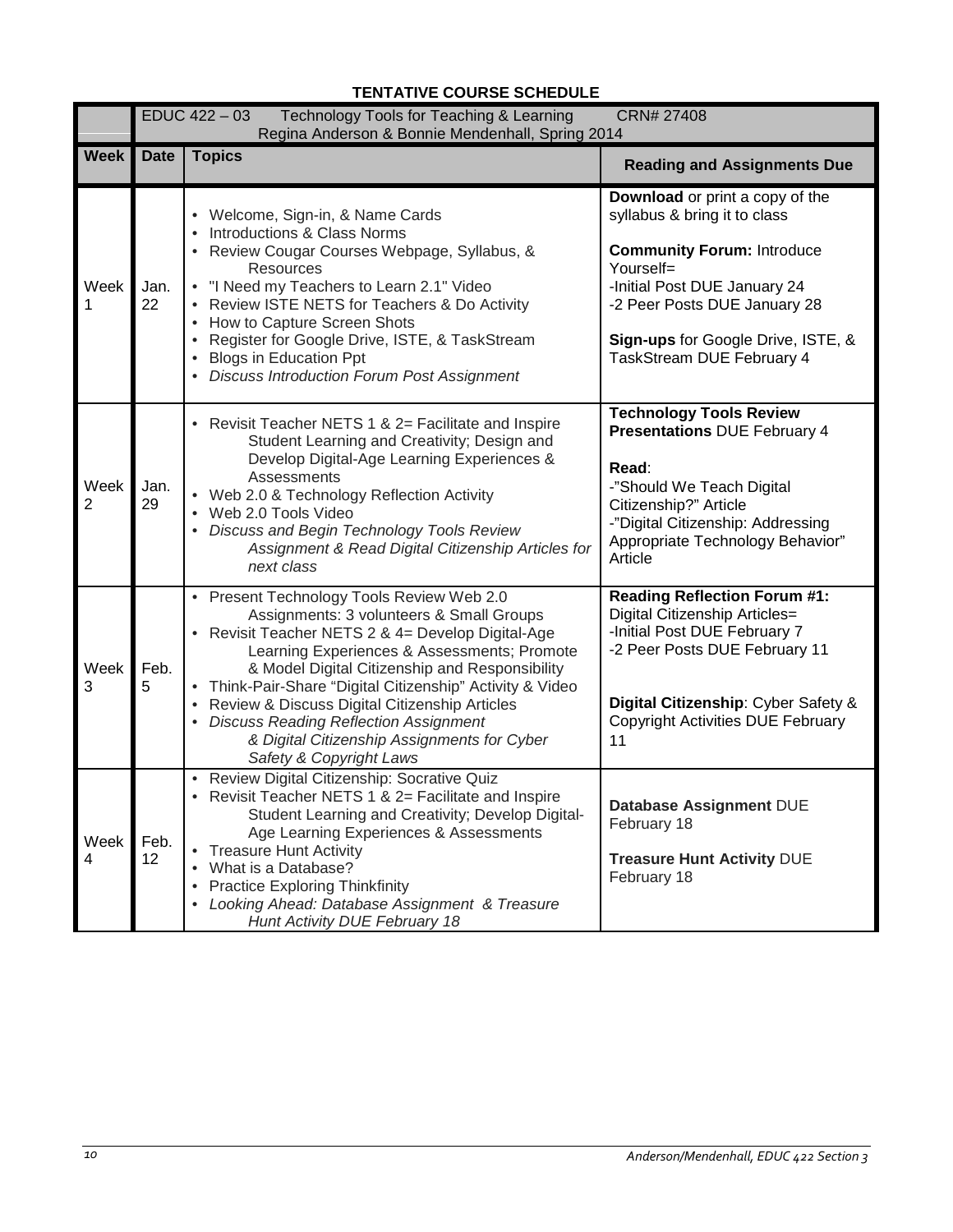| <b>Week</b> | <b>Date</b> | <b>Topics</b>                                                                                                                                                                                                                                                                                                                                                                                                             | <b>Reading and Assignments Due</b>                                                                                                                                                                                                                                                                 |
|-------------|-------------|---------------------------------------------------------------------------------------------------------------------------------------------------------------------------------------------------------------------------------------------------------------------------------------------------------------------------------------------------------------------------------------------------------------------------|----------------------------------------------------------------------------------------------------------------------------------------------------------------------------------------------------------------------------------------------------------------------------------------------------|
| Week<br>5   | Feb.<br>19  | • Revisit Teacher NETS 2= Develop Digital-Age<br>Learning Experiences & Assessments<br>• Review Electronic Portfolio Assignment<br>• A Look at TaskStream: Getting Registered!<br>• Portfolio Tracking Sheet (Work in groups)<br>• Writing the Narrative for NETS 1: Look at Samples<br>• Statement of My Own Work (submit tonight!)<br>• Looking Ahead: Portfolio Tracking Sheet & Drafting<br>Your Narrative for NETS 1 | Spreadsheet: Portfolio Tracking<br>Sheet DUE February 25<br><b>Collaboration &amp; Reflection: NETS</b><br>#1 Narrative DRAFT on Cougar<br>Courses=<br>-Initial Post DUE February 21<br>-2 Peer Feedback Posts DUE<br>February 25                                                                  |
| Week<br>6   | Feb.<br>26  | • Revisit Teacher NETS 3= Model Digital-Age Work &<br>Learning<br>• Computational Thinking ISTE Video<br>• Online Gradebook Poll, Think-Pair-Share, and Jigsaw<br>Articles<br>• Review Online Gradebook Assignment<br>• A Look at Online Gradebooks: Sample!<br>• Guided Practice & Classwork time for Online<br>Gradebooks<br>• Looking Ahead: Reading Reflection Forum<br>Assignment                                    | Online Gradebook DUE March 4<br>Read:<br>Log into ISTE & choose 2 articles to<br>read about the topic of "Mobile<br>Learning" or "Flipped Classrooms"<br><b>Reading Reflection #2: "Mobile</b><br>Learning" or "Flipped Classrooms"=<br>-Initial Post DUE February 28<br>-2 Peer Posts DUE March 4 |
| Week<br>7   | March<br>5  | • Revisit Teacher NETS 1 & 5= Facilitate & Inspire<br>Student Learning & Creativity; Engage in<br>Professional Growth and Leadership<br>• Discuss "Digital Storytelling"<br>• Meet Scratch the Cat & Do Practice Activities<br>Discuss & Begin NETS 2-5 Narrative Assignment<br>Looking Ahead: Post your NETS 1-2 Narrative<br><b>Drafts on TaskStream DUE March 12</b>                                                   | Portfolio: TaskStream NETS 1-2<br>Draft Narratives DUE March 12<br><b>Scratch the Cat Activity DUE</b><br>March 18                                                                                                                                                                                 |
| Week<br>8   | March<br>12 | • Revisit Teacher NETS 3 & 5= Model Digital Age Work<br>and Learning; Engage in Professional Growth<br>and Leadership<br>• Discuss Spreadsheets<br>• Do Practice Spreadsheet Activity<br>• Look at Sample Google Quizzes & Surveys<br>Discuss & Begin Google Drive Forms & Surveys<br>$\bullet$<br>Assignment<br>• Continue writing NETS 2-5 Narrative DRAFTS<br>assignment & Class Work Time<br><b>Discuss</b>           | <b>Google Form Survey DUE March</b><br>18<br><b>Google Form Survey Spreadsheet</b><br>& Reflection DUE March 25<br>Portfolio: TaskStream NETS 1 & 2<br>Narrative Drafts DUE March 18                                                                                                               |
| Week<br>9   | March<br>19 | Revisit Teacher NETS 2 & 3= Model Digital-Age Work<br>& Learning; Develop Digital-Age Learning<br>Experiences & Assessments<br>• Watch 2 Video links on Assistive Technology.<br>• WATI website<br>Review & Begin Virtual Tour using Google Earth<br>Looking Ahead: Virtual Tour using Google Earth DUE<br>April 9 & Reading Reflection #3 DUE March 21<br>& March 25                                                     | Read:<br>Log into ISTE & choose 2 articles to<br>read about the topic of "Assistive<br>Devices/Technology"<br>Reading Reflection #3 - "Assistive<br>Technology"=<br>-Initial Post DUE March 21<br>-2 Peer Posts DUE March 25<br>Virtual Tour using Google Earth<br>DUE April 9                     |